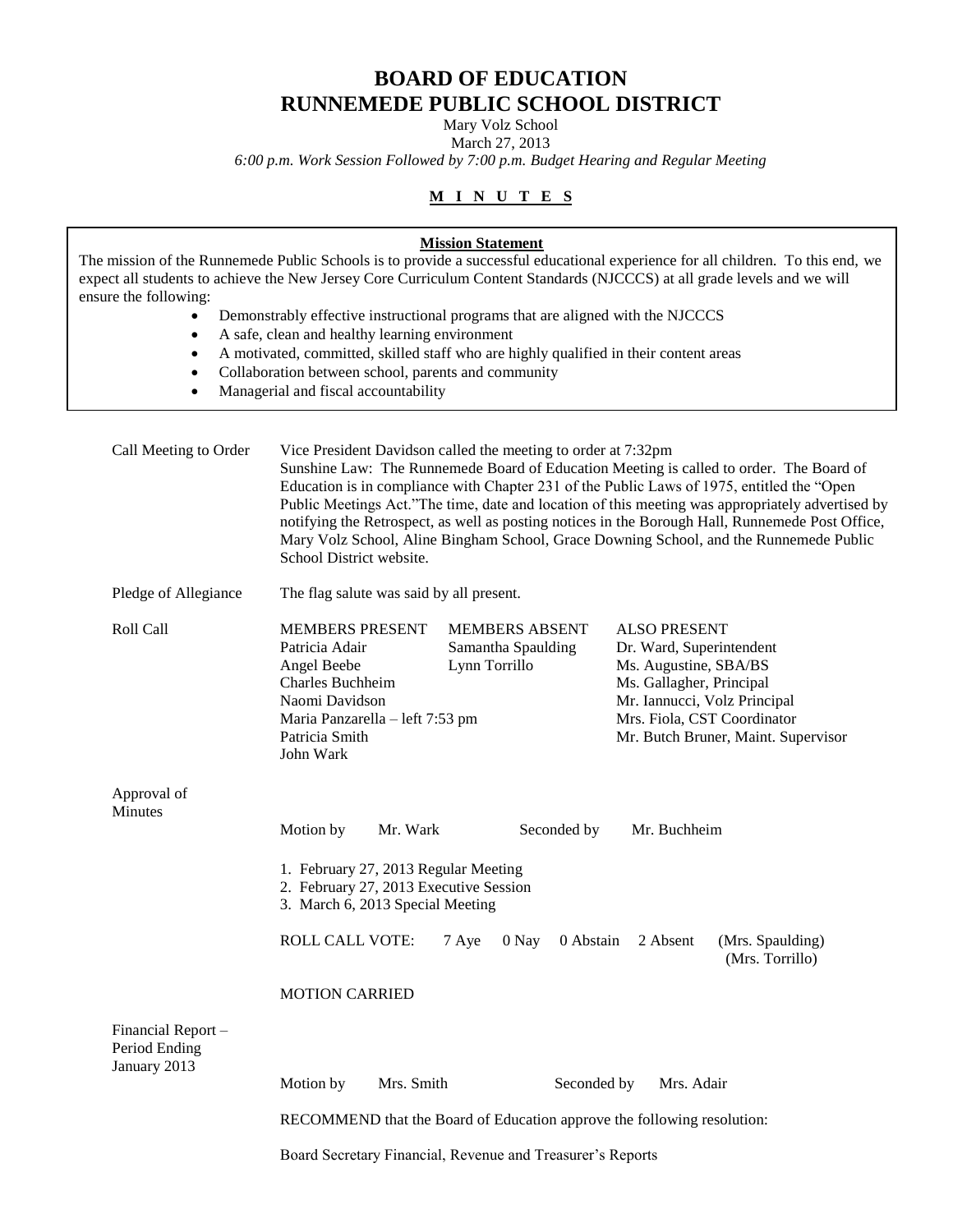|                                                  | A. Board Secretary's Report in accordance with 18A: 17-36 and 18A: 17-9 for the month of<br>January 2013. The Board Secretary certifies that no line item account has between over<br>expended in violation of N.J.A.C. 6A:23A-16.10 (c) 3 and that sufficient funds are available<br>to meet the District's financial obligations for the remainder of the fiscal year.                                                                                                                                                                          |  |  |
|--------------------------------------------------|---------------------------------------------------------------------------------------------------------------------------------------------------------------------------------------------------------------------------------------------------------------------------------------------------------------------------------------------------------------------------------------------------------------------------------------------------------------------------------------------------------------------------------------------------|--|--|
|                                                  | B. Treasurer's Report in accordance with 18A:17-36 and 18A:17-9 for the month of January.<br>The Treasurer's and Secretary's report are in agreement for the month of January 2013.<br>C. Board Secretary in accordance with N.J.A.C. 6A:23A-16.10 (c) 2 certifies that there are no<br>changes in anticipated revenue amounts or revenue sources.                                                                                                                                                                                                |  |  |
|                                                  |                                                                                                                                                                                                                                                                                                                                                                                                                                                                                                                                                   |  |  |
|                                                  | D. Board of Education Certification – pursuant to N.J.A.C. 6A:23A-16.10 (c) 4 We certify that<br>after review of the secretary's monthly financial report (appropriations section) and upon<br>consultation with the appropriate District officials, that to the best of our knowledge no<br>major accounts or funds have been over expended in violation of N.J.A.C. 6A:23A-16.10 (b)<br>and that sufficient funds are available to meet the District's financial obligations for the<br>remainder of the fiscal year.                           |  |  |
|                                                  | Augustin<br><u>March 27, 2013</u><br>Joanne Augustine, Business Administrator<br>Date                                                                                                                                                                                                                                                                                                                                                                                                                                                             |  |  |
|                                                  | <b>ROLL CALL VOTE:</b><br>0 Nay<br>0 Abstain 2 Absent<br>(Mrs. Spaulding)<br>7 Aye<br>(Mrs. Torrillo)                                                                                                                                                                                                                                                                                                                                                                                                                                             |  |  |
|                                                  | <b>MOTION CARRIED</b>                                                                                                                                                                                                                                                                                                                                                                                                                                                                                                                             |  |  |
| Presentations                                    | Parent Suzanne Catarro presented the Field Hockey attire and equipment purchased through<br>a fund raiser.                                                                                                                                                                                                                                                                                                                                                                                                                                        |  |  |
|                                                  | Mr. Buchheim<br>Seconded by<br>Motion by<br>Mr. Wark                                                                                                                                                                                                                                                                                                                                                                                                                                                                                              |  |  |
|                                                  | RECOMMEND that the Board of Education accept the donation                                                                                                                                                                                                                                                                                                                                                                                                                                                                                         |  |  |
|                                                  | <b>ALL IN FAVOR</b><br><b>AYES CARRIED</b>                                                                                                                                                                                                                                                                                                                                                                                                                                                                                                        |  |  |
| Correspondence                                   | Bingham and Downing Schools Art Show. Bingham's Art Show, Thursday, April 11, 2013<br>and Downing's Art Show, Tuesday, April 16, 2013.                                                                                                                                                                                                                                                                                                                                                                                                            |  |  |
| Recognition of Citizens<br>for agenda items only | The Public is reminded that they should attempt to resolve problems and/or complaints through<br>initial contact with the staff member or members involved therein and the Chief School<br>Administrator prior to petitioning the Board of Education. Complaints should only be brought to<br>the Board after the appropriate school staff has had a reasonable opportunity to resolve the<br>problem at the employee level. Statement should be limited to topics to be addressed on the<br>published agenda and limited in length to 3 minutes. |  |  |
|                                                  | The Board President will recognize those individuals in the audience whom wish to comment on<br>any action items on this Agenda. Please respect the following procedures:                                                                                                                                                                                                                                                                                                                                                                         |  |  |
|                                                  | Be recognized by Board President.<br>1.<br>State your full name and address.<br>2.<br>Identify the resolution/item number on which you wish to comment.<br>3.<br>Wait to be recognized before you make your comment.<br>4.<br>Limit your comments to the specific resolution/items.<br>5.                                                                                                                                                                                                                                                         |  |  |

6. Limit your comments to (3) minutes per person.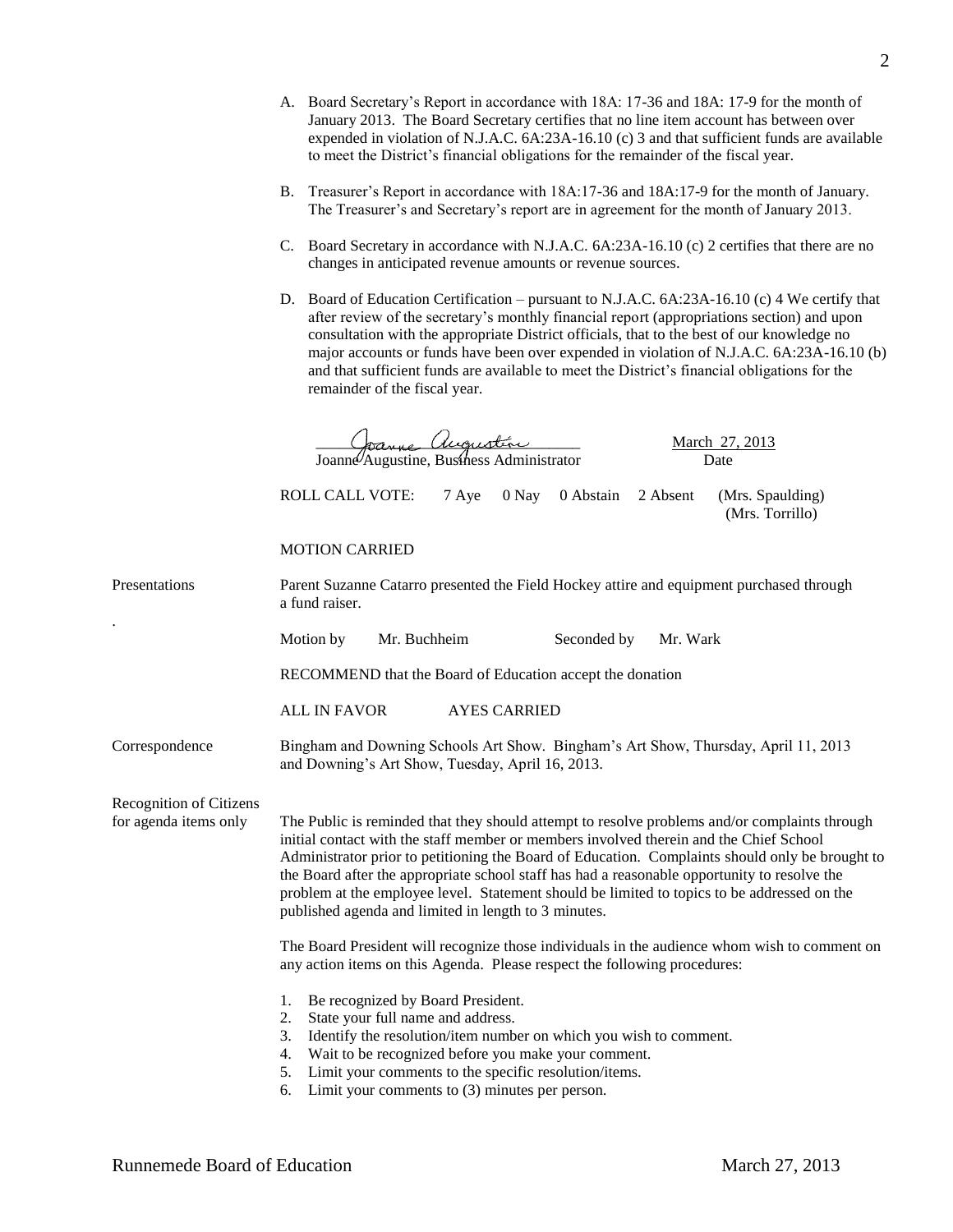originally scheduled for April 11 has been rescheduled to April  $18<sup>th</sup>$  due to a conflict with the concert. Secretary's Report Ms. Augustine reported on the following activities in addition to routine business: A. 2013-14 Budget B. Reimbursement Request IDEA FY13 C. Reimbursement Request NCLB FY13 D. Review 2013 Personal/Financial Disclosure Statements E. Submit E-CERT 1 F. SEMI – Quarterly Certification of Public Expenditures & MOU H. QSAC follow-up work Superintendent's Report Dr. Ward reported on the following items of interest: A. Attendance/Enrollment Reports ATTACHMENT X.1 B. Board Affirmation of Harassment, Intimidation and Bullying Investigation Decisions Motion by Mrs. Smith Seconded by Ms. Panzarella Recommend that the Board of Education, on the recommendation of the Superintendent, approve to affirm the Superintendent's decisions associated with the harassment, intimidation, and bully (HIB) incident reported on February 27, 2013. ATTACHMENT X. 2 ROLL CALL VOTE: 7 Aye 0 Nay 0 Abstain 2 Absent (Mrs. Spaulding) (Mrs. Torrillo) MOTION CARRIED Principals' Reports Principals reported on the following items of interest: A. Fire and Security Drills to date were conducted as follows: **SCHOOL TYPE OF DRILL DATES** BINGHAM FIRE 2/22 LOCKDOWN 2/25 (shelter-in-place) DOWNING FIRE 2/21 LOCKDOWN 2/26 (shelter-in-place) VOLZ FIRE 2/22 EVACUATION 2/27 B. Nurse's Report (on file) C. Buildings and Grounds Report (on file) D. Special Education Report (on file)

No public comment. However, Mrs. Gallagher commented that the Bingham Art Show

Other Reports A. PTA Report Mrs. Christa Moore on behalf of the PTA thanked Dr. Ward for her years of service. She announced the basket auction will be held on April 26 and the big raffle this year is a \$1,500 gift card.

- B. Committee Reports
	- Camden County Education Services Commission none
	- NJSBA Report Mrs. Adair reported on NJSBA activities including the  $8<sup>th</sup>$  grade Dialogue that Mr. Iannucci, Mrs. Davidson and Mrs. Adair attended on March  $10<sup>th</sup>$ .
	- Black Horse Pike none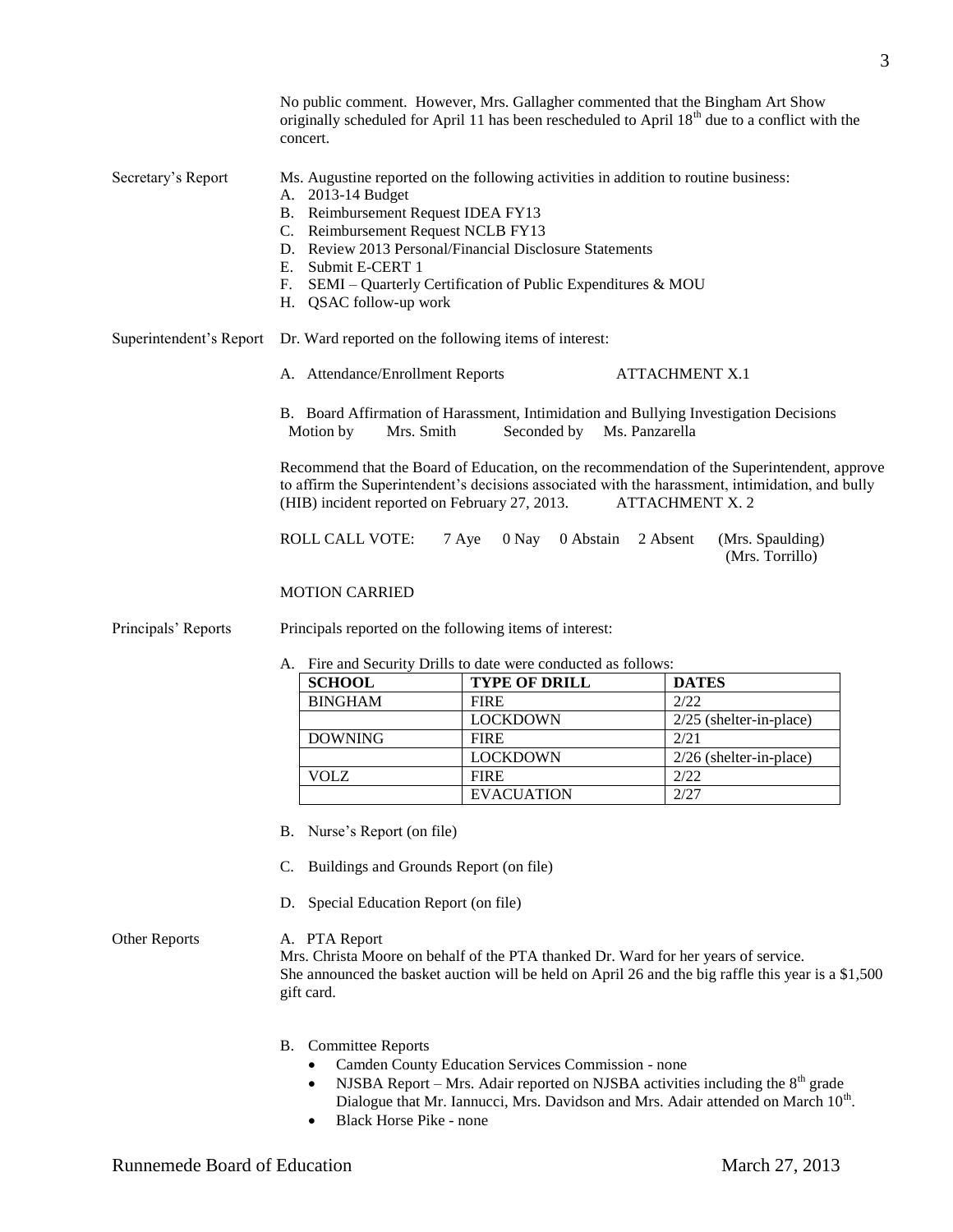Negotiations – Mrs. Davidson reported that the committee met and she anticipates the next meeting to be held at the end of April.

#### Old Business None

New Business

## PROPERTY &

TRANSPORTATION Motion by Ms. Panzarella seconded by Mr. Buchheim that the Board approve items 1 and 2 on the recommendation of the Superintendent

1. Facility Use

| <b>Facility</b>       | <b>User</b>              | <b>Purpose</b>           | Date          | <b>Time</b>                       |
|-----------------------|--------------------------|--------------------------|---------------|-----------------------------------|
| Volz School           | <b>Holiday Committee</b> | Distribution of          | 3/25/13       | $4:00 \text{pm} - 6:00 \text{pm}$ |
| Classroom D-4         |                          | <b>Holiday Food</b>      |               |                                   |
|                       |                          | <b>Baskets</b>           |               |                                   |
| Volz All Purpose      | T & T Kids Korner        | Preschool                | $6 - 13 - 13$ | $5:45 \text{pm} - 7:45 \text{pm}$ |
| Room                  |                          | Graduation               |               |                                   |
| <b>Bingham School</b> | Michele Karpiak-         | Art Show/ $3^{rd}$ Grade | $4 - 11 - 13$ | 6:30 pm $-7:30$ pm                |
| (entire school)       | Molloy                   | Culture Program          |               |                                   |
| Downing School        | Michele Karpiak-         | Art Show/ $3^{rd}$ Grade | $4 - 16 - 13$ | 6:30 pm $-7:30$ pm                |
| (entire school)       | Molloy                   | Culture Program          |               |                                   |
| Volz Library          | Christie Kerlake         | "Girls Night Out"        | $4 - 17 - 13$ | $6:00 \text{pm} - 8:00 \text{pm}$ |
|                       |                          | Mother/Daughter          |               | $(set-up 2:15pm)$                 |
|                       |                          | Talk                     |               |                                   |

### 2. Field Trips

| Location                  | <b>Purpose</b>              | Date          | <b>Students</b>             | <b>Advisor</b>          |
|---------------------------|-----------------------------|---------------|-----------------------------|-------------------------|
| Ronald McDonald           | Community                   | $4 - 17 - 13$ | $\overline{8^{th}}$ Graders | Jacqueline DeFeo        |
| House                     | Service/Career Paths        |               | Men of                      | <b>Scott Marakovitz</b> |
| Camden, NJ                |                             |               | Distinction/                |                         |
|                           |                             |               | Girls in Action             |                         |
|                           |                             |               |                             |                         |
| Larc School               | Learning activity with      | $5 - 17 - 13$ | 8 <sup>th</sup> Graders     | Jacqueline DeFeo        |
| Bellmawr, NJ              | disabled students           |               | Men of                      | <b>Scott Marakovitz</b> |
|                           |                             |               | Distinction/                |                         |
|                           |                             |               | Girls in Action             |                         |
|                           |                             |               |                             |                         |
| <b>Franklin Institute</b> | Trip addresses science $\&$ | $5 - 22 - 13$ | $5th$ Graders               | Juliana Pray            |
| Philadelphia, PA          | technology, physical        |               |                             |                         |
|                           | science, life science,      |               |                             |                         |
|                           | earth science & personal/   |               |                             |                         |
|                           | social perspectives         |               |                             |                         |
| Philadelphia Zoo          | Learn about animals         | $5 - 3 - 13$  | Preschool                   | Cathleen Summerfield    |
|                           |                             |               | <b>Bingham</b>              | Rachel Gorman           |
|                           |                             |               | Downing                     |                         |

ROLL CALL VOTE: 7 Aye 0 Nay 0 Abstain 2 Absent (Mrs. Spaulding)

(Mrs. Torrillo)

#### MOTION CARRIED

PERSONNEL Motion by Ms. Panzarella seconded by Mrs. Adair that the Board approve items 1 through 8 on the recommendation of the Superintendent.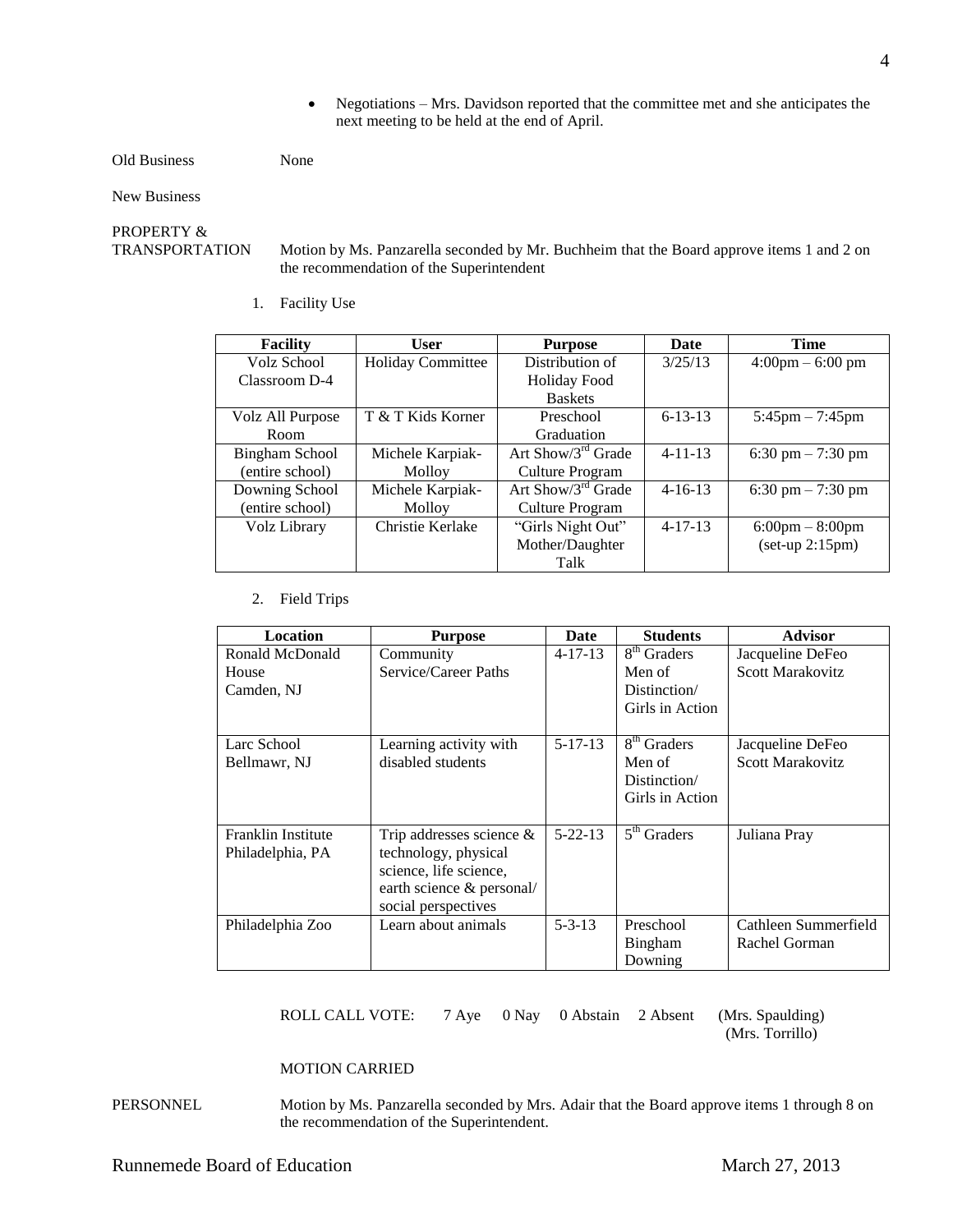- 1. Course reimbursement of Teresa Grassi in the amount of \$725.00 for the 2012-2013 school year.
- 2. Anna Catando as substitute secretary and playground aide.
- 3. Daniel Cosenza as a substitute teacher for the 2012-2013 school year.
- 4. Ashley Christman as a substitute teacher for the 2012-2013 school year.
- 5. Employment of Mr. Stephen Pili as Principal of the Mary E. Volz School commencing July 1, 2013 with a salary of \$100,000 for the 2013-14 school year.
- 6. Per Diem Principal agreement with Mark Iannucci as Acting Principal of the Mary E. Volz Elementary and Middle School for a term commencing April 8, 2013 and ending June 30, 2013, or until such time as the Board fills the position of Principal of the school, whichever is earlier. Per diem rate is \$400 per day.
- 7. James Cinelli as a substitute teacher for the 2012-2013 school year.
- 8. Employment of Mrs. Jade Yezzi as Principal of the Aline Bingham and Grace Downing Schools commencing July 1, 2013 with a salary of \$100,000 for the 2013-14 school year.

| ROLL CALL VOTE: 7 Aye 0 Nay 0 Abstain 2 Absent (Mrs. Spaulding) |  |  |                 |
|-----------------------------------------------------------------|--|--|-----------------|
|                                                                 |  |  | (Mrs. Torrillo) |

MOTION CARRIED

Mr. Stephen Pili and Mrs. Jade Yezzi were introduced to the all the Board members and the audience.

FINANCE Motion by Mr. Buchheim seconded by Mrs. Smith to approve items 1 through 5 on the recommendation of the Superintendent and School Business Administrator

1. Budget Transfers and Cash Reports

Budget Appropriations Transfers and Adjustments – January 2013 (attached report)

2. Professional Development Workshops

| <b>Name</b>        | <b>Workshop/Conference</b>           | Date(s)/Time/Location             | Cost         |
|--------------------|--------------------------------------|-----------------------------------|--------------|
| Naomi Davidson     | <b>School Public Relations Forum</b> | April 26, 2013                    | \$50         |
|                    | Sponsor - NJSBA                      | $9:00am - 12:30pm$                | $+$ mileage  |
|                    |                                      | <b>RWJ</b> Hamilton Center for    |              |
|                    |                                      | Health & Wellness                 |              |
|                    |                                      | Hamilton Township, NJ             |              |
| Joanne Augustine   | NJASBO Annual Conference             | June $5 - 6$ , 2013               | $$250 -$     |
|                    | June $5 - 7$ , 2013                  | Borgota, Atlantic City, NJ        | registration |
|                    | Sponsor - NJASBO                     |                                   | and room     |
|                    |                                      |                                   | $+$ mileage  |
| Nancy Bada         | Resource Fair on Accessing           | April 10, 2013                    | mileage      |
|                    | Mental Health & Addiction            | 10:00am-1:00pm                    |              |
|                    | Services for Children $\&$           | Camden County One Stop            |              |
|                    | Adolescents                          | <b>Resource Center Auditorium</b> |              |
|                    | Camden County Dept. of Health        | Camden, NJ                        |              |
|                    | & Human Services                     |                                   |              |
| Barbara Libak-Fanz | <b>Wilson Reading Systems</b>        | June 25, 26, 27, 2013             | \$500        |
|                    | 3-day Introductory Workshop/         | $9:00$ am-3:00pm                  | $+$ mileage  |
|                    | <b>Applied Methods</b>               | Rohrer MS, Westmont, NJ           |              |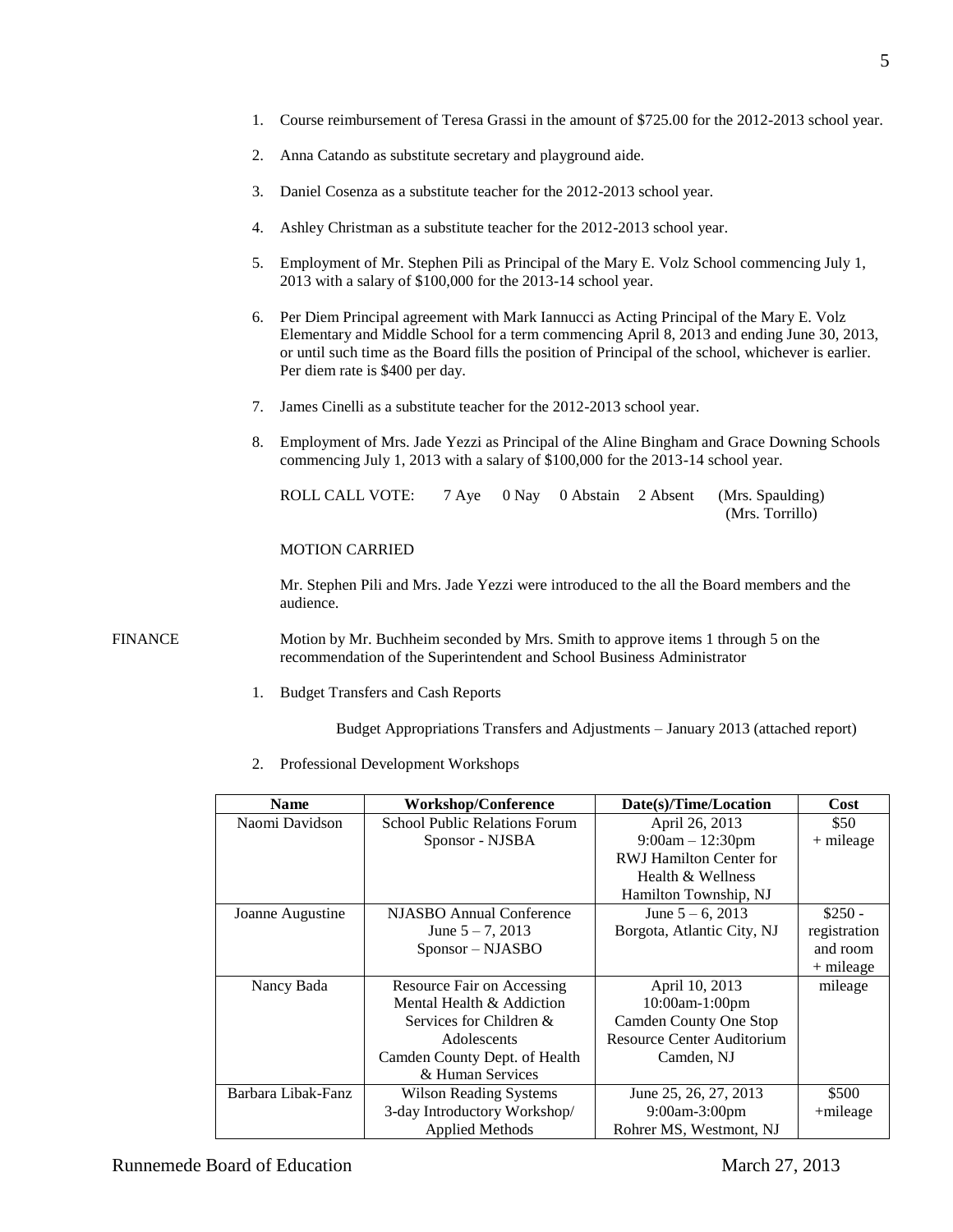| Diane Bergman     | <b>Wilson Reading Systems</b> | June 25, 26, 27, 2013   | \$500       |
|-------------------|-------------------------------|-------------------------|-------------|
|                   | 3-day Introductory Workshop/  | $9:00$ am-3:00pm        | +mileage    |
|                   | <b>Applied Methods</b>        | Rohrer MS, Westmont, NJ |             |
| Jennifer Majewski | <b>Wilson Reading Systems</b> | June 25, 26, 27, 2013   | \$500       |
|                   | 3-day Introductory Workshop/  | $9:00$ am-3:00pm        | $+$ mileage |
|                   | <b>Applied Methods</b>        | Rohrer Middle School    |             |
|                   |                               | Westmont, NJ            |             |

3. Payment of Bills (Bill Lists attached)

| <b>ACCOUNT PERIOD/BATCH #</b> | <b>TOTAL AMOUNT</b> |
|-------------------------------|---------------------|
| Payroll February 15           | \$352,769.56        |
| Payroll February 28           | \$352,608.58        |
| March 27 Bills List #3        | \$322,804.67        |
| March 27 Bills List #4        | \$27,068.13         |
| Cafeteria                     | \$16,875.81         |
|                               |                     |
| Total                         | \$1,072,126.75      |

4. Approve the following per diem transportation for two homeless students effective April 8:

Colonial Transport, Inc. \$102/day

No quotes received from: Hillman, Holcomb, T & L, McGough, Safety Bus, Laurel Enterprises, En Route, DeHart, West Berlin and Morgan Bus Service. One other quote received from All Occasions at \$183/day First Student could not meet pick up time.

5. Approve per diem transportation for student #2452570608 placed at Castle Program at Virtua Camden effective soon as possible:

Colonial Transport, Inc. \$85/day

No quotes received from: First Student, Holcomb, and T & L Transportation. One other quote received from All Occasions at \$100/day.

ROLL CALL VOTE: 7 Aye 0 Nay 0 Abstain 2 Absent (Mrs. Spaulding) (Mrs. Torrillo)

MOTION CARRIED

- CURRICULUM Motion by Mrs. Adair seconded by Mr. Buchheim to approve items 1 through 5 on the recommendation of the Superintendent:
	- 1. Allow third grade student #48273, to complete the school year at Downing School.
	- 2. The 2012-2013 Progress Targets Action Plan. ATTACHMENT D. 1.
	- 3. Approve an assembly to be presented to the 6th, 7th and 8th graders. The assembly is "Steered Straight". A non-profit organization that offers motivational assemblies that stress the importance of making good decisions. The presenters will discuss bullying, drugs and alcohol, and how to be more successful in school. The cost of the assembly (\$750.00) will be paid out of the Volz Student Activity Fund.
	- 4. Approve the change of basketball intramurals to a 32 session variety, 32 sessions, available for all students in  $6-8^{\text{th}}$  grade, run by Mindy Otero.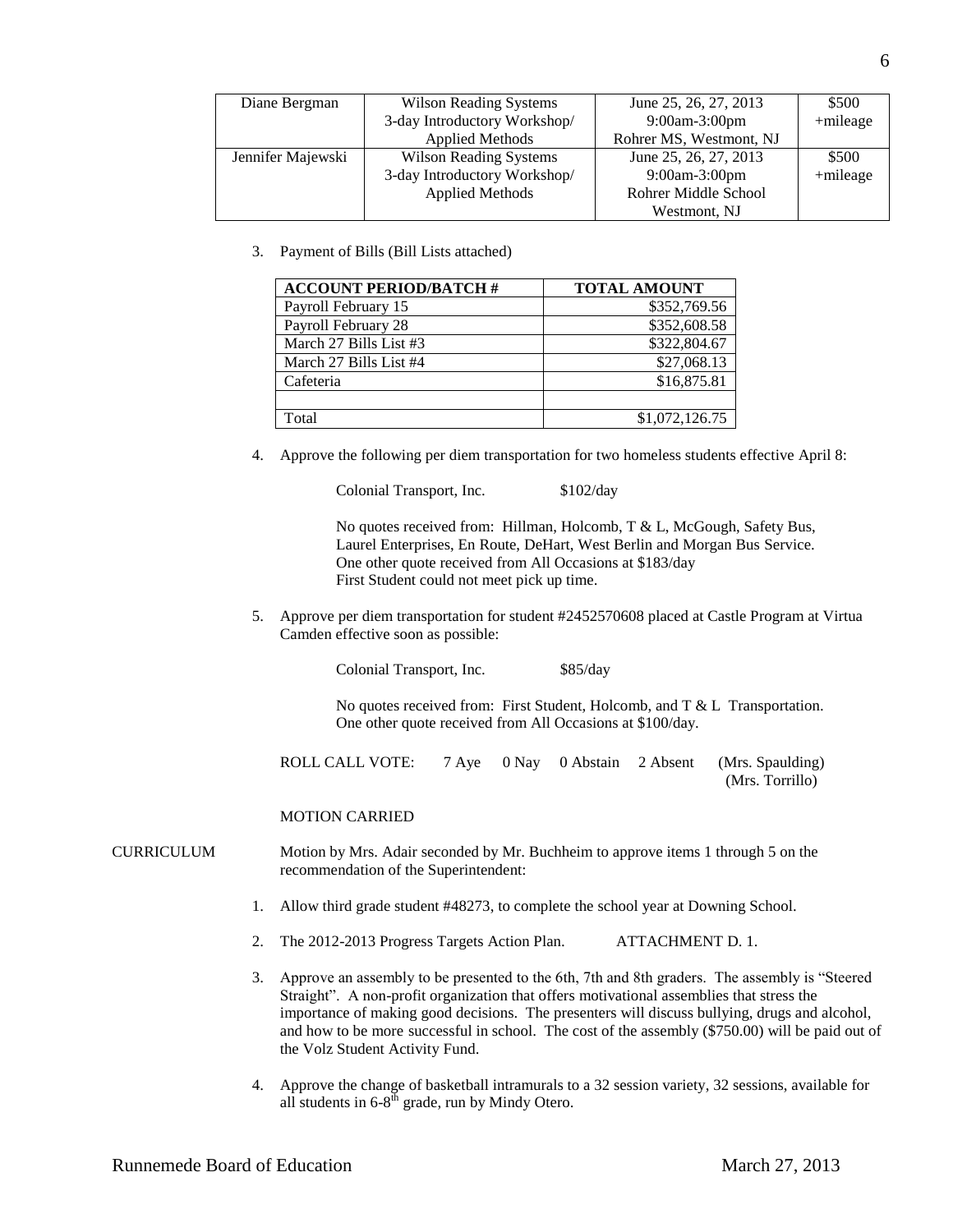| 5.                                                         | Approve the change of street hockey to an after school conditioning program offered to the 7th<br>and 8th grade students. Training will take place in the Volz Gymnasium, Monday through Friday<br>from $2:15$ p.m. to $3:00$ p.m., run by Shawn Clancy.                                                                                                                                                                                                                         |  |  |
|------------------------------------------------------------|----------------------------------------------------------------------------------------------------------------------------------------------------------------------------------------------------------------------------------------------------------------------------------------------------------------------------------------------------------------------------------------------------------------------------------------------------------------------------------|--|--|
|                                                            | ROLL CALL VOTE:<br>7 Aye<br>0 Nay 0 Abstain<br>2 Absent<br>(Mrs. Spaulding)<br>(Mrs. Torrillo)                                                                                                                                                                                                                                                                                                                                                                                   |  |  |
|                                                            | <b>MOTION CARRIED</b>                                                                                                                                                                                                                                                                                                                                                                                                                                                            |  |  |
| POLICIES/<br><b>PUBLIC RELATIONS</b>                       | Motion by Mr. Wark seconded by Mrs. Smith to approve item 1 on the recommendation of the<br>Superintendent:                                                                                                                                                                                                                                                                                                                                                                      |  |  |
| 1.                                                         | Updated Guide for Standard Operating Procedures and Internal Controls.                                                                                                                                                                                                                                                                                                                                                                                                           |  |  |
|                                                            | <b>ROLL CALL VOTE:</b><br>7 Aye<br>0 Nay<br>0 Abstain<br>2 Absent<br>(Mrs. Spaulding)<br>(Mrs. Torrillo)                                                                                                                                                                                                                                                                                                                                                                         |  |  |
|                                                            | <b>MOTION CARRIED</b>                                                                                                                                                                                                                                                                                                                                                                                                                                                            |  |  |
| Recognition of<br>Citizens and Staff<br>- non-agenda items | The Public is reminded that they should attempt to resolve problems and/or complaints through<br>initial contact with the staff member or members involved therein and the Chief School<br>Administrator prior to petitioning the Board of Education. Complaints should only be brought to<br>the Board after the appropriate school staff has had a reasonable opportunity to resolve the<br>problem at the employee level. Statements should be limited in length to 3 minutes |  |  |
|                                                            | The public is reminded that all public complaints against a district employee must be made<br>through a specific grievance process.                                                                                                                                                                                                                                                                                                                                              |  |  |
|                                                            | A description of this process may be found in BOE policy (File Code 0167). This policy is<br>available upon request in the office of the Board Secretary.                                                                                                                                                                                                                                                                                                                        |  |  |
|                                                            | Any individual naming an employee in a complaint before the Board of Education, without the<br>employee's permission, could be cited for violating that employee's civil and contractual rights.                                                                                                                                                                                                                                                                                 |  |  |
|                                                            | No public comment.                                                                                                                                                                                                                                                                                                                                                                                                                                                               |  |  |
| <b>Executive Session</b>                                   | Matters to be discussed under Section 8, Open Public Meetings Act.                                                                                                                                                                                                                                                                                                                                                                                                               |  |  |
|                                                            | Motion by Mrs. Adair seconded by Mrs. Davidson to adopt following resolution to recess to<br>Executive Session                                                                                                                                                                                                                                                                                                                                                                   |  |  |

#### **RESOLUTION FOR EXECUTIVE SESSION**

**WHEREAS,** while the Sen. Byron M. Baer Open Public Meetings Act (N.J.S.A. 10:4-12 et seq.) requires all meetings of the Runnemede School District, Board of Education to be held in public, N.J.S.A. 10:4-12(b) sets forth nine types of matters that may lawfully be discussed in Executive Session," i.e. without the public being permitted to attend; and

**WHEREAS,** the Runnemede Public School District, Board of Education has deemed it necessary to go into closed session to discuss certain matters which are exempted from the Public; and

**WHEREAS,** the nine exceptions to public meetings set forth in N.J.S.A. 10:4-12(b) are listed below, and next to each exception is a box within which the number of issues to be privately discussed that fall within that exception shall be written, and after each exception is a space where additional information that will disclose as much information about the decision as possible without undermining the purpose of the exception shall be written.

**NOW, THEREFORE, BE IT RESOLVED** that the Runnemede Public School District, Board of Education will go into closed session for the following reason(s) as outlined in N.J.S.A. 10:4-12(b):

Any matter which, by express provision of Federal Law, State Statute or Rule of Court shall be rendered confidential or excluded from discussion in public

\_\_\_\_\_Any matter in which the release of information would impair a right to receive funds from the federal government;

\_\_\_\_\_Any matter the disclosure of which constitutes an unwarranted invasion of individual privacy such as any records, data, reports, recommendations, or other personal material of any educational, training, social service, medical, health, custodial, child protection, rehabilitation, legal defense, welfare, housing, relocation, insurance and similar program or institution operated by a public body pertaining to any specific individual admitted to or served by such institution or program,